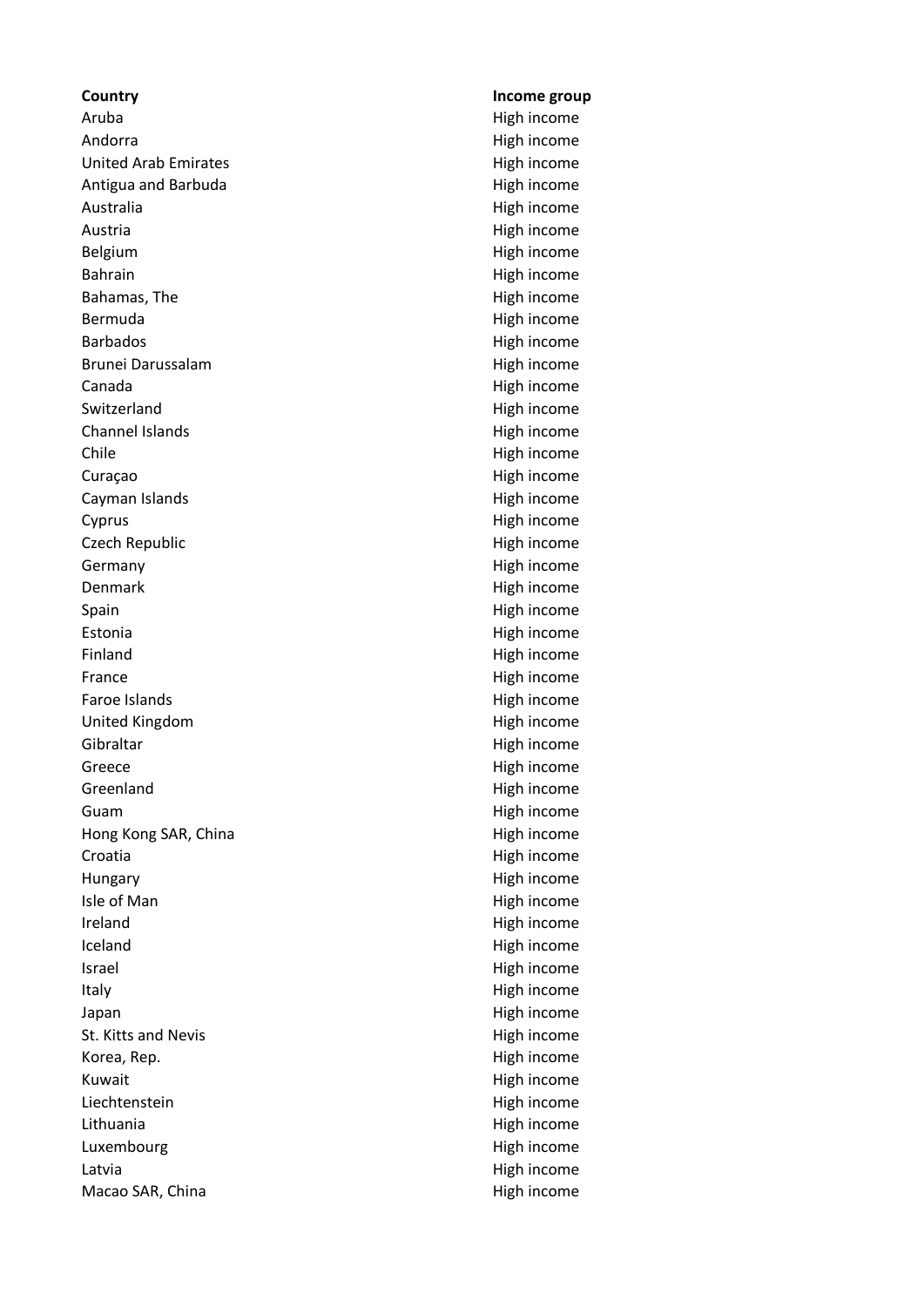St. Martin (French part) St. Martin (French part) Monaco **High income** Malta **Malta** High income Northern Mariana Islands<br>
High income New Caledonia **High income** Netherlands High income Norway **Matter and Community** High income Nauru Nauru High income New Zealand **High income** Oman High income Palau **High income** Poland **High income** Puerto Rico **Antiquist** Puerto Rico **High income** Portugal **High income** French Polynesia **High income** Qatar **High income** Saudi Arabia **High income** Singapore High income San Marino **High income** Slovak Republic **High income** Slovenia **High income** Sweden **High income** Sint Maarten (Dutch part) High income Seychelles **High income** Turks and Caicos Islands **High income** Trinidad and Tobago **High income** Taiwan, China **High income** Uruguay **High income** United States **High income** British Virgin Islands **High income** Virgin Islands (U.S.) and the state of the High income High income Afghanistan **Low income** Burundi **Low income** Burkina Faso **Low income** Central African Republic Low income Congo, Dem. Rep. Low income Eritrea Low income Ethiopia Low income Guinea Low income Gambia, The **Low income** Guinea-Bissau Low income Liberia Low income Madagascar **Low income** Mali Low income Mozambique **Low income** Malawi **Malawi** Low income Niger Low income Korea, Dem. People's Rep. Communication of the Low income Rwanda Low income Sudan Low income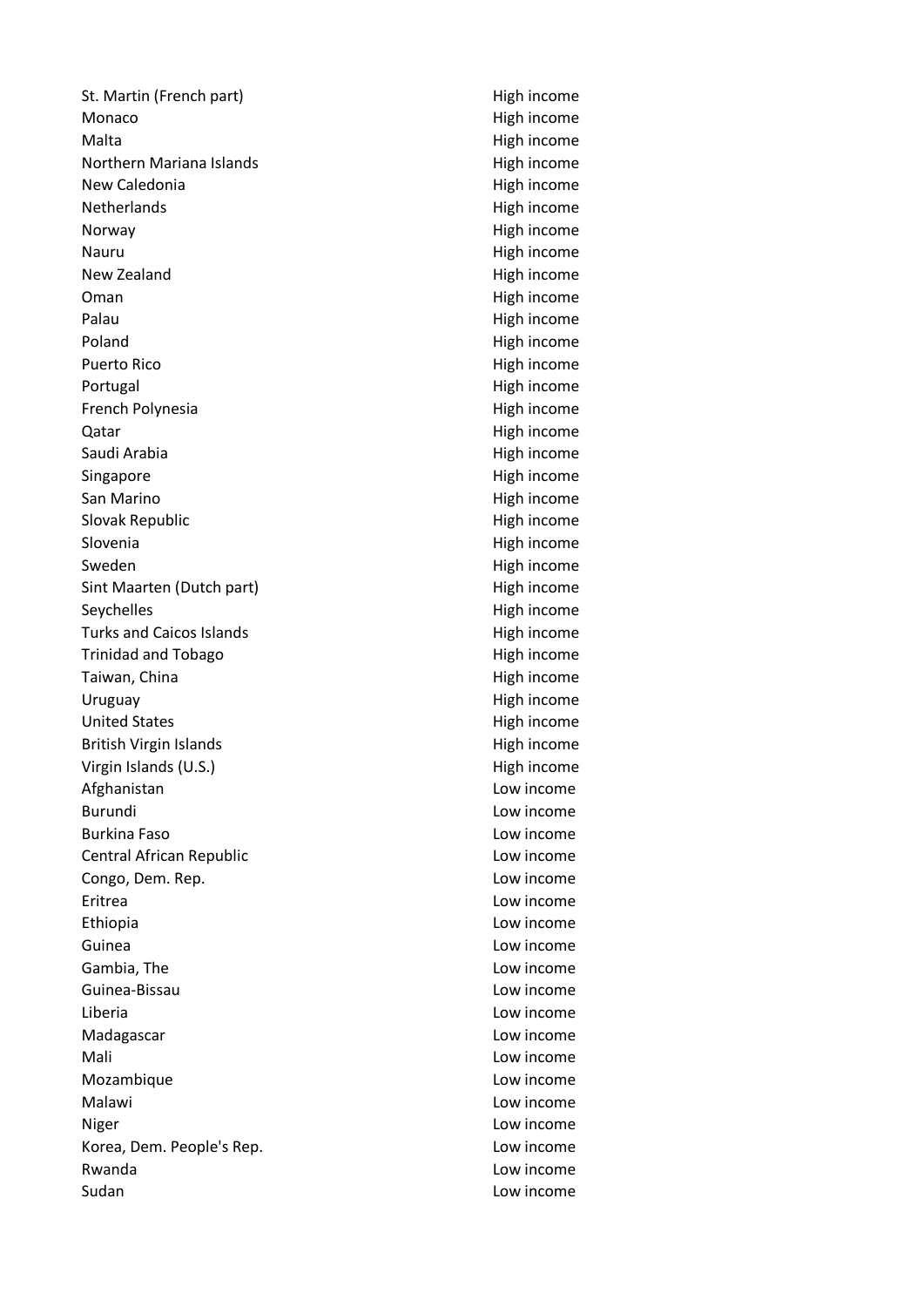Sierra Leone Low income Somalia Low income South Sudan **Low income** Syrian Arab Republic **Low income** Chad Low income Togo Low income Uganda Low income Yemen, Rep. Low income Angola Lower middle income Benin Lower middle income Bangladesh Lower middle income Belize Lower middle income Bolivia Lower middle income Bhutan Lower middle income Côte d'Ivoire Lower middle income Cameroon Lower middle income Congo, Rep. Lower middle income Comoros Lower middle income Cabo Verde Lower middle income Djibouti Lower middle income Algeria Lower middle income Egypt, Arab Rep. Lower middle income Micronesia, Fed. Sts. Lower middle income Ghana Lower middle income Honduras Lower middle income Haiti Lower middle income Indonesia Lower middle income India Lower middle income Iran, Islamic Rep. Lower middle income Kenya Lower middle income Kyrgyz Republic Lower middle income Cambodia Lower middle income Kiribati Lower middle income Lao PDR Lower middle income Sri Lanka Lower middle income Lesotho Lower middle income Morocco Lower middle income Myanmar Lower middle income Mongolia Lower middle income Mauritania Lower middle income Nigeria Lower middle income Nicaragua Lower middle income Nepal Lower middle income Pakistan Lower middle income Philippines Lower middle income Papua New Guinea Lower middle income West Bank and Gaza **Lower middle income** Senegal Lower middle income Solomon Islands Lower middle income El Salvador Lower middle income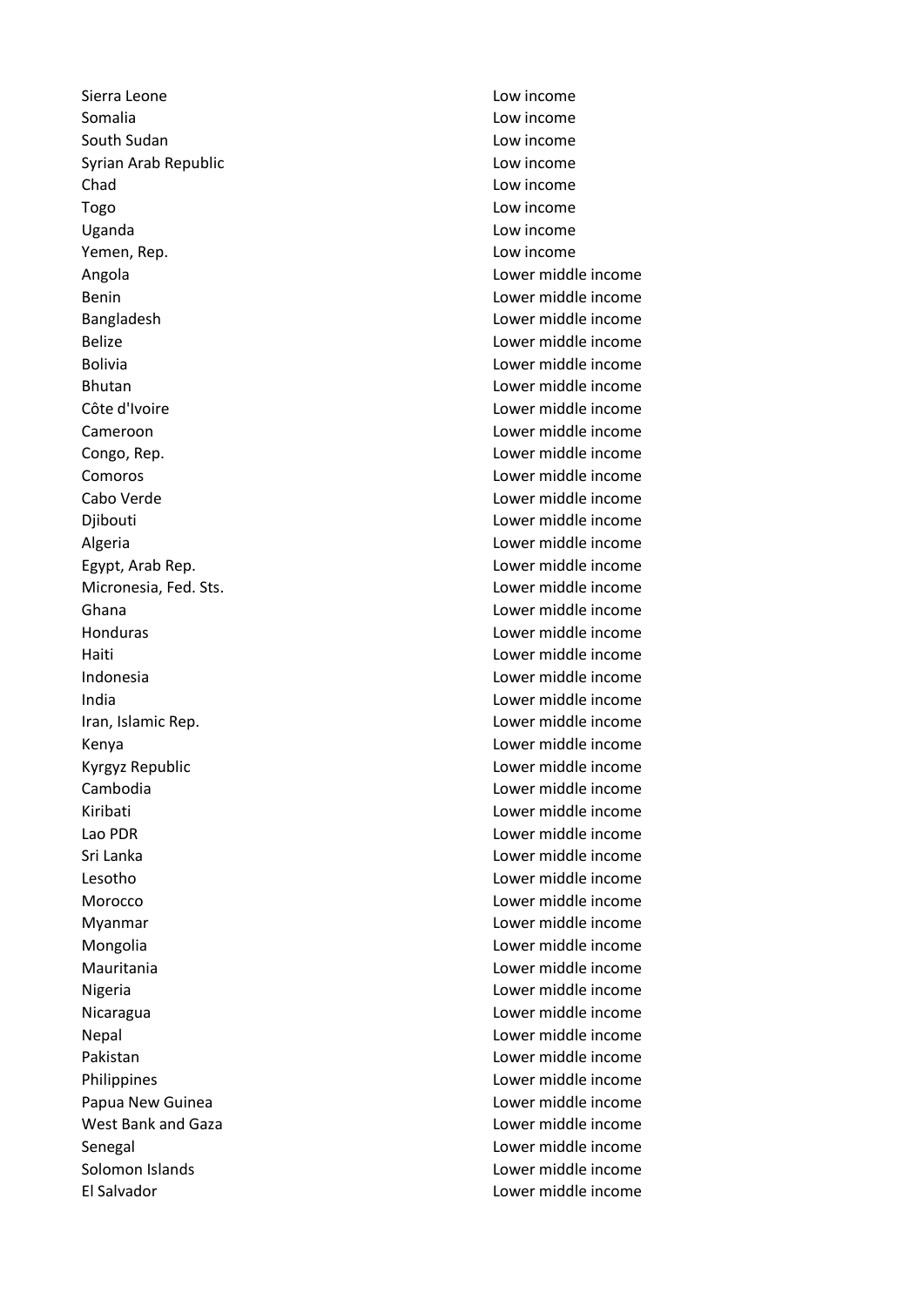São Tomé and Principe Lower middle income Eswatini Lower middle income Tajikistan Lower middle income Timor-Leste Lower middle income Tunisia Lower middle income Tanzania Lower middle income Ukraine Lower middle income Uzbekistan Lower middle income Vietnam Lower middle income Vanuatu Lower middle income Samoa Lower middle income Zambia Lower middle income Zimbabwe Lower middle income Albania Upper middle income Argentina Upper middle income Armenia Upper middle income American Samoa Upper middle income Azerbaijan Upper middle income Bulgaria **Bulgaria Bulgaria Upper middle income** Bosnia and Herzegovina **Exercise 2018** Upper middle income Belarus **Belarus** Upper middle income Brazil **Brazil** Brazil **Brazil** Brazil **Brazil** Brazil **Upper middle income** Botswana Upper middle income China Upper middle income Colombia Upper middle income Costa Rica Upper middle income Cuba Upper middle income Dominica Upper middle income Dominican Republic **Dominican Republic Upper middle income** Ecuador Upper middle income Fiji Upper middle income Gabon **Gabon** Upper middle income Georgia Upper middle income Equatorial Guinea Upper middle income Grenada Upper middle income Guatemala Upper middle income Guyana Upper middle income Iraq Upper middle income Jamaica Upper middle income Jordan Upper middle income Kazakhstan **Example 2018** Upper middle income Lebanon Upper middle income Libya Upper middle income St. Lucia Upper middle income Moldova Upper middle income Maldives Upper middle income Mexico Upper middle income Marshall Islands Upper middle income North Macedonia Upper middle income Montenegro **Montenegro** Upper middle income